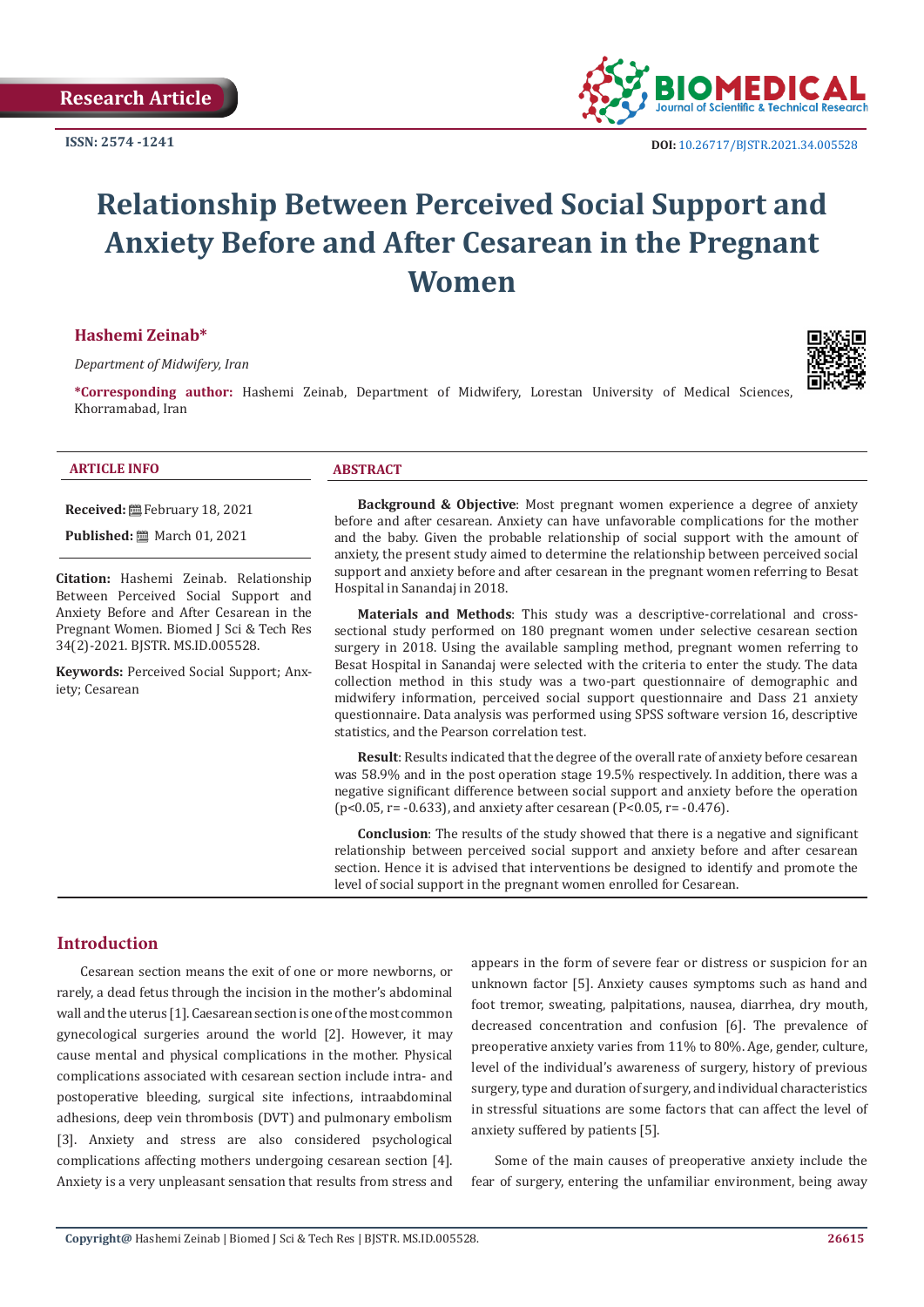from the family, lack of knowledge and awareness about the way surgery is done and its possible consequences [7] waiting for surgery, fear of pain or nausea, waking up during surgery, or loss of control during surgery [8], concerns about post-surgical problems such as pain, discomfort, changes in body shape or functions, the possibility of increased dependence on others, and possible changes in lifestyle [9]. During the postoperative period, anxiety may increase as a result of sleep deprivation caused by the noise at the hospital, fatigue, and fear of failure to recover [10]. Anxiety results in difficulty in accessing the patient's veins increased the need for anesthetics, and also the increased chance of pain, nausea, and vomiting during the postoperative period [11]. Preoperative anxiety, if not controlled or prolonged, may result in reduced wound healing, increased risk of infection, and changes in sleep patterns, which can prolong hospitalization, the patient's delayed discharge, and increased care costs [12]. Pharmaceutical and nonpharmacological methods can be used to reduce the stress and anxiety induced by surgery [13].

Due to the sedative effects of pharmacological methods, the use of non- pharmacological interventions, especially in the cesarean section where close contact between the mother and the baby is important, is recommended [4]. On the other hand, mothers are often concerned about medicinal prescriptions because of their health or breastfeeding and thus seek alternative and complementary therapies [14]. Nonpharmacological methods include heat and cold therapy, hypnosis, music therapy, relaxation, aromatherapy, electrical stimulation of the nerves [15], and social support. Social support can play a very important role in reducing maternal stress and anxiety, and its importance in protecting the mother's health during pregnancy has been emphasized [16]. Social support means receiving health information, material and psychological assistance from favorite persons including a partner, a relative, a friend, or a social network such as health care providers [17]. Social support is classified into two subcategories of perceived and received support [18]. Perceived social support refers to the individual's estimation of the availability of support when it is needed. In fact, it refers to the perception that a person suffering from pain has access to effective people who are able to potentially help him when needed [19].

According to researchers, perceived social support is more important than received support for health behaviors. This conclusion is based on the argument that if sources of support are not perceived by a person, he/she will not use them [20]. The results of Bodaghi [21] study suggested that anxiety, depression, and stress in pregnant women have a negative relationship with social support [21]. However, Fayyazi, et al. [22] did not report a significant relationship between social support and anxiety in pregnant women [22]. Therefore, considering the complications of anxiety, the contradictory results regarding the relationship between perceived social support and anxiety, inadequate attention to the psychological complications of cesarean section and due

to lack of knowledge in women undergoing cesarean section, this study aimed to determine the relationship between perceived social support and anxiety before and after cesarean section in pregnant women who referred to Besat Hospital in Sanandaj.

### **Methodology**

This cross-sectional, descriptive-correlational study was conducted on 180 pregnant women referring to Besat Hospital in Sanandaj to undergo cesarean section. The inclusion criteria included pregnant women aged 18 to 45 years, fully alert, planned pregnancy, having a natural course of pregnancy, being healthy in terms of hearing and speech, lack of mental retardation in the mother, lack of history of infertility, lack of education in medicine.

and paramedics, lack of history of known mental illness, and other illnesses affecting the psychological state and surgical outcomes, not taking anti-anxiety and anti-stress drugs in the preoperative period, having no significant event other than pregnancy in the past 9 months, not having a disabled spouse or child, no history of cesarean section and previous surgery (non-cephalic view of the fetus, llacenta previa, two or multiple pregnancies,…) non-use of tobacco and drugs, and for the postcesarean section, in addition to the above, the birth of a seemingly healthy child was also an inclusion criterion. The exclusion criteria were the unwillingness to continue cooperation, tubectomy or hysterectomy during surgery, postpartum complications such as bleeding, eclampsia, fever and other postpartum complications, the death of the baby after birth, and the baby's hospitalization in the neonatal intensive care unit.

After obtaining permission from the Ethics Committee of Kurdistan University of Medical Sciences, the researcher recoursed for collecting information on consecutive days in the morning to the postpartum section of Besat Hospital and presented to pregnant women who were referred for preparation for cesarean section and had criteria for entering the study, provided an explanation of the purpose of the study. After signing the consent form, questionnaires for demographic and midwifery information, social support perception, and anxiety DASS 21 were completed by the participants in the pre-cesarean section 7 days after the cesarean. The demographic information questionnaire including questions about age, level of education, and occupation of the women and their husband, family income level, and midwifery characteristics such as questions about marital satisfaction, the level of parity and satisfaction with the baby's gender. To measure social support in this study, the Social Support Survey Scale (MOS-SSS)1 developed by Sherbourne, et al. [23] for use in medical outcomes, was administered to the respondents.

The scale measures the respondents' social support using 19 statements and 5 sub-scales. These sub-scales include tangible support including material and behavioral support (items 9 to 12), emotional support that evaluates positive emotions, sympathy,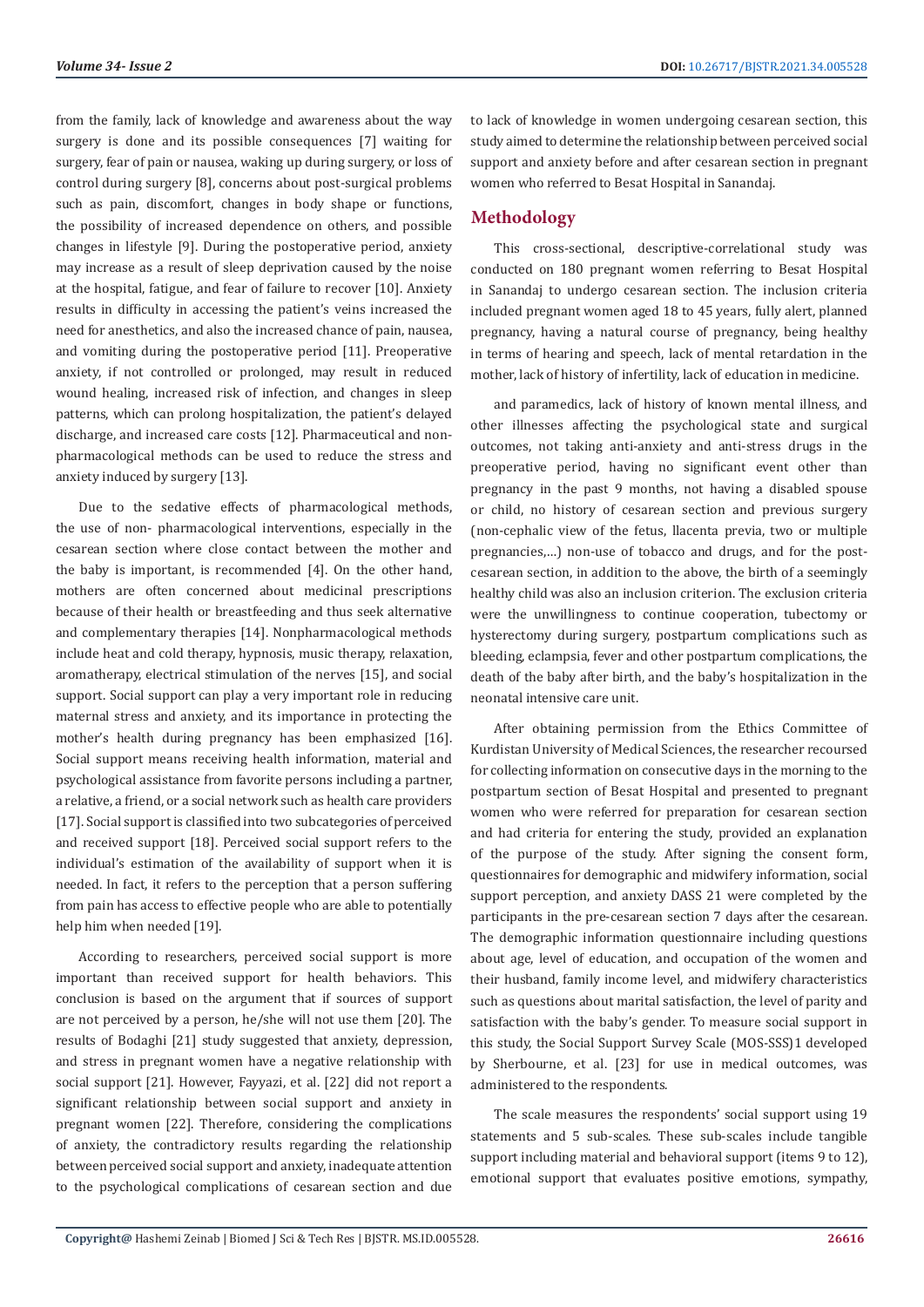and encouragement to express feelings (items 1-8), Information support that measures guidance, information or feedback (items 1- 8), kindness that measures love and affection (items 16 to 18), positive social interaction that measures the existence of individuals to engage in recreational activities (items 13, 14, 15, and 19). This scale is a self-report questionnaire that asks the participants to express the degree of their opposition or agreement with each of the statements based on a five-point Likert scale (never = 1, rarely  $= 2$ , sometimes  $= 3$  points, often  $= 4$ , and always  $= 5$  points]. The lowest and the highest scores one may obtain on this scale are 19 and 95, respectively. To get the overall score, the sum of all scores is calculated. A higher score on this scale indicates that the person receives a higher level of social support. The reliability of this scale was reported using the Cronbach's alpha coefficient in the range of 74% to 93% [23].

Temanaifar, et al. [24] confirmed the face and content validity of the scale from the point of view of psychologists and estimated its reliability through the Cronbach's alpha coefficient as equal to 97% [24]. Then, based on their perceived social support scores, the respondents were placed into three groups (low social support: scores 19 to 44), (average social support: scores 44 to 69), and (high social support: scores: 69 to 95: high social support) [25]. To assess the respondents' anxiety, the Depression, Anxiety, and Stress Scale (DASS 21) was administered. The scale consists of 21 items that measure depression, stress and anxiety, each by 7 items. The final score of each of the three scales is calculated as the sum of scores gained on that scale. The respondents' anxiety levels were assessed using items 2, 4, 7, 9, 15, and 20. The questions in this questionnaire are based on Likert and have four chances at all (none =  $0$ , low =  $1$ , average =  $2$ , and high =  $3$ ). After calculating the sum of the scores of the seven items, the final score obtained on the anxiety subscale was multiplied by 2 in order to match the 42-item scale. The final score obtained shows the severity of the symptoms (0-7: normal anxiety, 8-9: low anxiety, 10-14: average anxiety, 15- 19: severe anxiety, and  $\leq$  20: very severe anxiety). The reliability and validity of the scale have been confirmed in various studies in Iran [26] and abroad [27]. After completing the DASS 21in the pre-cesarean phase, the respondents completed the scale again 7 days after cesarean section. The collected data were analyzed using descriptive statistics and Pearson correlation test using SPSS software (version 16).

# **Results**

The mean age of the respondents was  $30.51 \pm 6.32$  and that of their husbands was  $34.87 \pm 6.78$ . Most of the respondents (85.6%) were housewives and 92.8% of their husbands were employed. 73.3% of them had a sufficient level of income and the majority of the respondents and their husbands held a high school diploma (37%). Most of the respondents (86.7%) were satisfied with their marital life. Besides, the majority of the respondents (83.9%) were satisfied with their baby's gender. Table 1 shows the frequency and

level of perceived social support in the respondents. As it can be seen, the percentage of perceived social support in the majority of respondents (63.3%) is within the score range of 44-69, indicating an average social support level. Also, 2.2% of the research units had a low level and 34.5% had a high level of social support. Table 2 shows the respondents' levels of anxiety before and after cesarean section. As it is shown, the anxiety level in the majority of respondents before the cesarean section (41.1%) and after cesarean section (80.5%) is within the ange of 0-7, indicating a normal level of anxiety.

**Table 1:** The frequency and level of perceived social support.

| Variable       | <b>Level</b> | Frequency | Percentage |  |
|----------------|--------------|-----------|------------|--|
|                | 19-44        |           | $2.2\%$    |  |
| Perceived      | 44-69        | 114       | 63.3%      |  |
| Social Support | 69-95        | 62        | 34.5       |  |
|                | Total        | 180       | 100        |  |

|                   |  | Table 2: The respondents' levels of anxiety before and after |  |  |  |
|-------------------|--|--------------------------------------------------------------|--|--|--|
| cesarean section. |  |                                                              |  |  |  |

| Variable                           | Level     | Frequency    | Percentage |
|------------------------------------|-----------|--------------|------------|
|                                    | $0 - 7$   | 74           | 41.1%      |
|                                    | $8-9$     | 32           | 17.8%      |
|                                    | 10-14     | 53           | 29.4%      |
| Anxiety before cesarean<br>section | 15-19     | 13           |            |
| 7.3%                               |           |              |            |
|                                    | $\leq$ 20 | 8            | 4.4%       |
|                                    | Total     | 180          | 100%       |
|                                    | $0 - 7$   | 145          | 80.5%      |
|                                    | $8-9$     | 14           | 7.8%       |
|                                    | 10-14     | 19           | 10.6%      |
| Anxiety after cesarean section     | 15-19     |              |            |
| 2                                  |           |              |            |
| 1.1%                               |           |              |            |
|                                    | $\leq$ 20 | $\mathbf{0}$ | $0\%$      |
|                                    | Total     | 180          | 100%       |

The overall anxiety levels before and after the cesarean sections were 58.9% and 19.4%, respectively. Table 3 shows the correlation between perceived social support and anxiety before and after cesarean section. The results of the Pearson correlation test showed a significant negative correlation between perceived social support and anxiety before and after cesarean section (p-value = 0.0001). The correlation coefficient values indicate the intensity and direction of this relationship. According to the obtained values, there a negative and strong correlation between the two variables, indicating that by increasing the level of perceived social support, the level of anxiety decreased before and after cesarean section.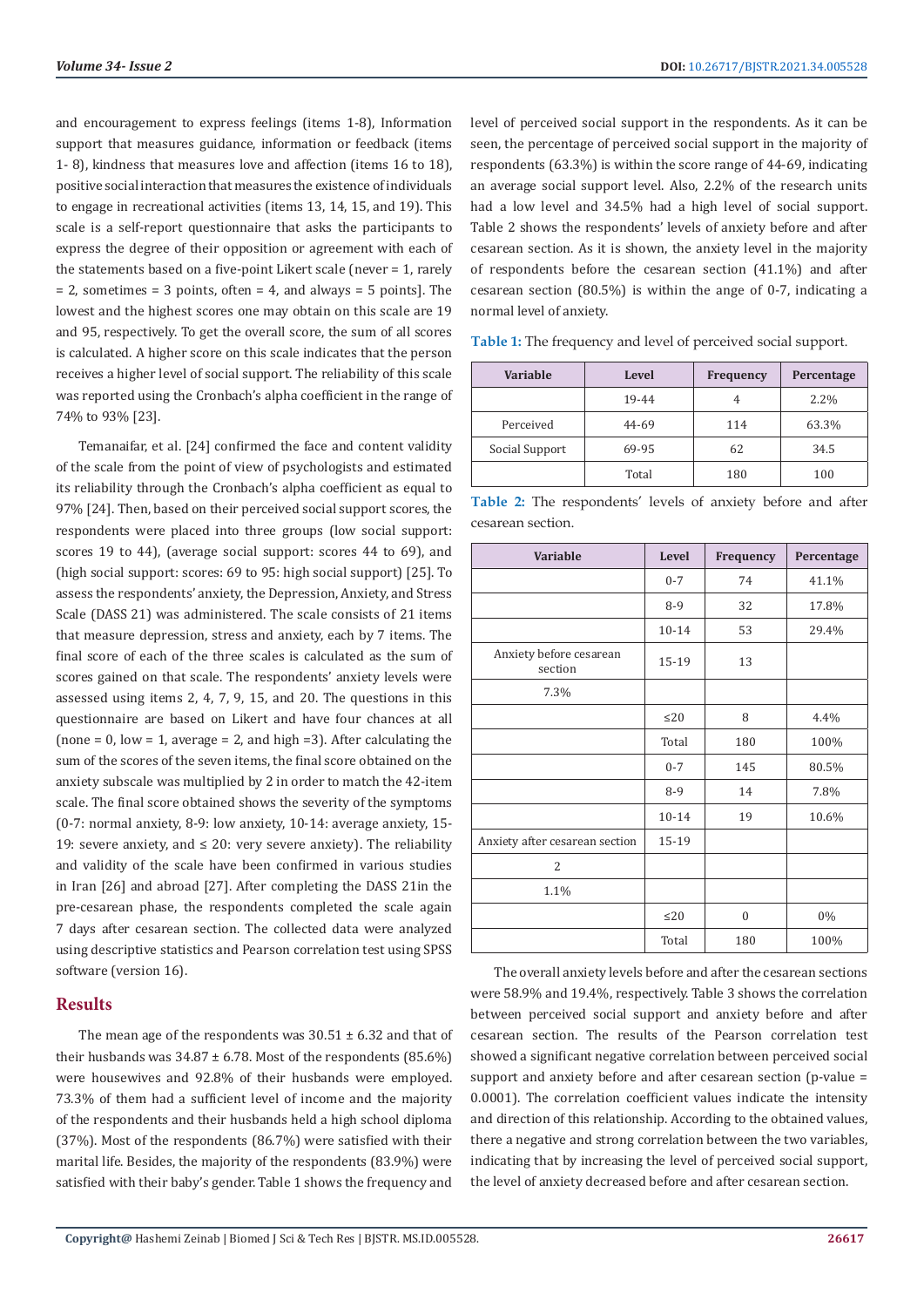|                     | <b>Anxiety Before</b>     | <b>Anxiety After</b> | <b>Perceived</b> |                   |
|---------------------|---------------------------|----------------------|------------------|-------------------|
| Variable            | <b>Statistics</b>         | cesarean             | cesarean         | social<br>support |
|                     |                           | section              | section          |                   |
| Perceived<br>social | Correlation               | $-0.633$             | $-0.476$         | 1                 |
| support             | P-value                   | 0.0001               | 0.0001           |                   |
| Anxiety<br>before   | Correlation               | 1                    | 0.503            | $-0.633$          |
| cesarean<br>section | P-value                   |                      | 0.0001           | 0.0001            |
| Anxiety<br>after    | Correlation<br>0.503<br>1 |                      |                  | $-0.476$          |
| cesarean<br>section | P-value                   | 0.0001               |                  | 0.0001            |

**Table 3:** Correlation between perceived social support and anxiety before and after cesarean section.

# **Discussion**

The results of the study showed that the majority of the respondents experienced an average level of perceived social support. These results are consistent with a study conducted by Faramarzi, et al. [28] who reported the average social support among pregnant women [28], but contrary to the results of a study by Sadeghi Avalshahr et al., who reported high social support among mother [20]. The reason for the inconsistency between the two studies can be due to differences in the studied populations. The participants in Sadeghi et al.'s study were primiparous women, and such women are more likely to be supported by their relatives. The anxiety level of the respondents before the cesarean section was 58.9% (17.8% low anxiety, 29.4% average anxiety, 7.7% severe anxiety, and 4.4% very severe anxiety) and after cesarean section was 19.4% (7.8% low anxiety, 10.6% average anxiety, and 1.1% severe anxiety). The results are consistent with the results of a study by Almalki, et al. [29] who reported a high level of anxiety in patients before elective surgery [29]. The findings of the present study showed a significant negative relationship between perceived social support and anxiety before and after cesarean section (p  $< 0.05$ ).

This finding is consistent with the results of previous studies [21,30]. Social support is a protective factor against depression and anxiety in pregnant women, which, improves mental health through psychological mechanisms or the endocrine system. Social support in women is associated with positive mood, self-efficacy, self-esteem, proper self-esteem, good quality of life, and positive interpersonal relations [21]. When a person comes to believe that there are those who can help her when needed, her ability to overcome psychological pressures increases. In fact, perceived social support plays a moderating role in stressful life situations and has a positive role in the physical and psychological health of individuals [31]. Perceived social support can help a person who

needs effective psychological help to cope with the pressures and problems of life because such a person has a clear perception in all the moment in life that there are some who help him/her when needed. Therefore, he/she stands more powerfully against difficulties [19]. The limitations of this study include the crosssectional nature of the study, the limited access to Besat Hospital, the relatively low number of respondents (despite the calculation of the sample size based on previous studies), the use of availability sampling technique and the possibility that the respondents' may have not provided honest responses in the presence of the researcher.

# **Conclusion**

Considering the prevalence of anxiety before and after cesarean section, special attention needs to be paid to maintaining and improving the mental health of pregnant women, along with their physical health. Given the multiple complications of anxiety on mothers and infants and the relationship between social support and anxiety in the pre and postcesarean section, health managers and health care practitioners are recommended to design some interventions to identify and promote the level of social support for pregnant women who are volunteers for cesarean section. Mental health and its related factors in pregnant women and patients undergoing surgical procedures should be placed on the top of the research list of the university.

# **Research Limitations**

The limitations of this study are that this study was a crosssectional study and there was the probability of not answering the research samples honestly to the questionnaire questions by the participants.

# **Acknowledgments**

This paper is based on a master's thesis conducted at Kurdistan University of Medical Sciences. Therefore, we sincerely appreciate all officials of Kurdistan University of Medical Sciences, the staff of Besat Hospital in Sanandaj, all pregnant mothers who patiently answered the questionnaires, and all those who helped us in this study. (Code of Ethics IR.MUK.REC.1397.029).

#### **References**

- 1. [Petrou S, Khan K \(2013\) An overview of the health economic implications](https://pubmed.ncbi.nlm.nih.gov/24155076/) [of elective caesarean section. Applied health economics and health](https://pubmed.ncbi.nlm.nih.gov/24155076/) [policy 11\(6\): 561-576.](https://pubmed.ncbi.nlm.nih.gov/24155076/)
- 2. Chaudhary R, Raut KB, Pradhan K (2018) Prevalence and Indications of Cesarean Section in a Community Hospital of Western Region of Nepal. Journal of the Nepal Medical Association 56(213): 871-874.
- 3. [Gass C \(2006\) It is the right of every anaesthetist to refuse to participate](https://pubmed.ncbi.nlm.nih.gov/16325387/) [in a maternalrequest caesarean section. International journal of](https://pubmed.ncbi.nlm.nih.gov/16325387/) [obstetric anesthesia 15\(1\): 33-35.](https://pubmed.ncbi.nlm.nih.gov/16325387/)
- 4. Kushnir J, Friedman A, Ehrenfeld M, Kushnir T (2012) Coping with preoperative anxiety in cesarean section: physiological, cognitive, and emotional effects of listening to favorite music. Birth 39(2): 121-127.